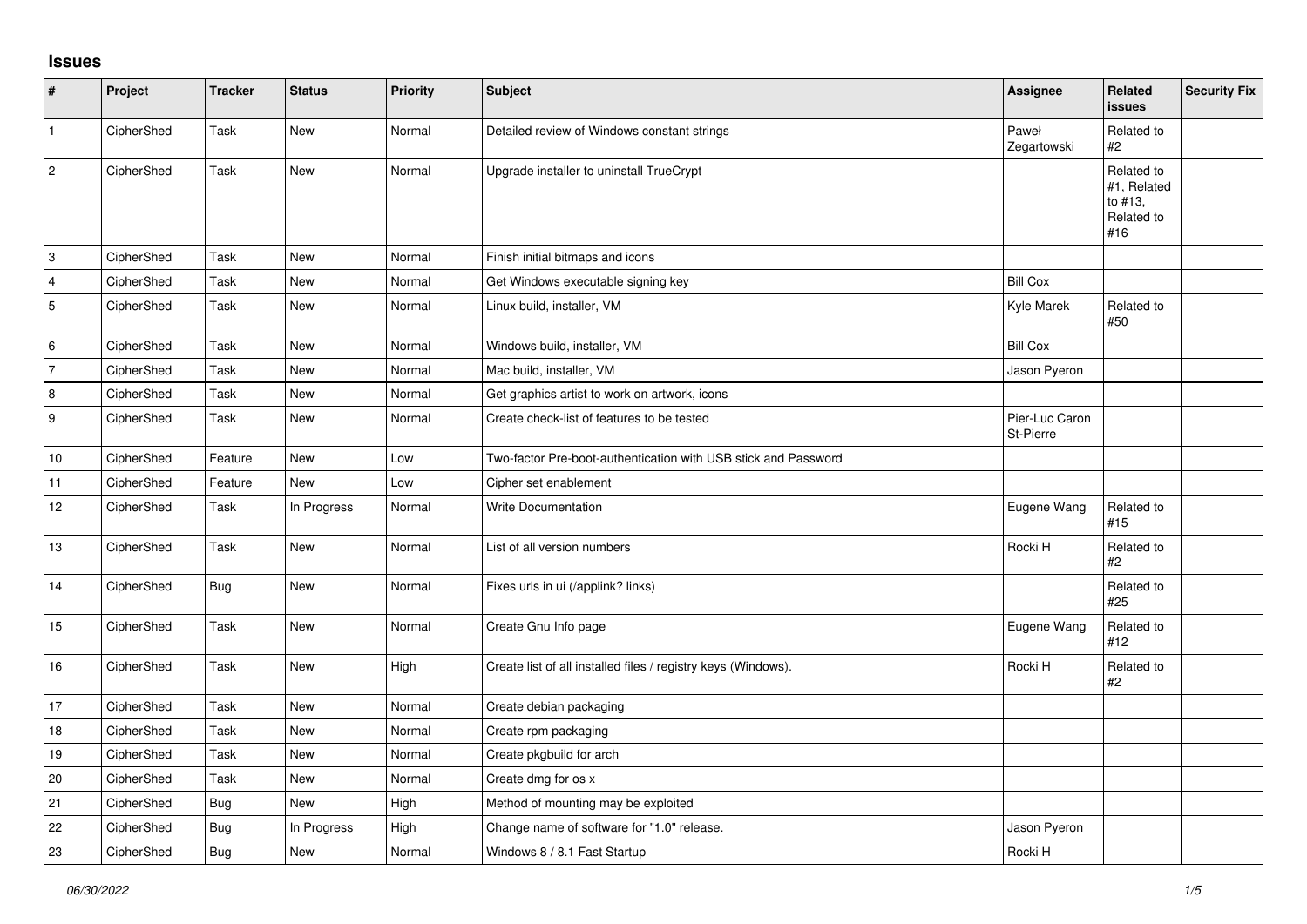| $\sharp$ | Project    | <b>Tracker</b> | <b>Status</b> | <b>Priority</b> | <b>Subject</b>                                                  | <b>Assignee</b> | Related<br><b>issues</b> | <b>Security Fix</b> |
|----------|------------|----------------|---------------|-----------------|-----------------------------------------------------------------|-----------------|--------------------------|---------------------|
| 24       | CipherShed | Task           | <b>New</b>    | Normal          | Add Windows 8 / Server 2012                                     | Rocki H         |                          |                     |
| 25       | CipherShed | Task           | <b>New</b>    | Normal          | Broken applinks                                                 |                 | Related to<br>#14        |                     |
| 26       | CipherShed | Bug            | New           | Normal          | Large External Drive Support on Mac (>512byte sector size)      |                 |                          |                     |
| 27       | CipherShed | <b>Bug</b>     | Resolved      | High            | Audit of 04af5c7 - Buffer Overflow: sprintf                     |                 |                          |                     |
| 28       | CipherShed | <b>Bug</b>     | Resolved      | Normal          | Audit of 04af5c7 - Buffer Overflow: strcat                      |                 |                          |                     |
| 29       | CipherShed | <b>Bug</b>     | Resolved      | Normal          | Audit of 04af5c7 - Buffer Overflow: strcpy                      | Jason Pyeron    |                          |                     |
| 30       | CipherShed | <b>Bug</b>     | Resolved      | Normal          | Allowed character description is wrong                          |                 | Related to<br>#31        |                     |
| 31       | CipherShed | <b>Bug</b>     | <b>New</b>    | Normal          | there is duplicate code for password character checking         | Jason Pyeron    | Related to<br>#30        |                     |
| 32       | CipherShed | Feature        | <b>New</b>    | Normal          | truecrypt.ch ideas thread                                       |                 |                          |                     |
| 33       | CipherShed | Feature        | New           | Normal          | windows comamnd line volume creation                            |                 |                          |                     |
| 34       | CipherShed | Feature        | New           | Normal          | windows mount point support                                     |                 | Related to<br>#60        |                     |
| 35       | CipherShed | Feature        | Resolved      | High            | use Doxygen                                                     |                 |                          |                     |
| 36       | CipherShed | Feature        | New           | Normal          | support multiple actors to open an encrypted volume             |                 |                          |                     |
| 37       | CipherShed | <b>Bug</b>     | New           | High            | Open Crypto Audit Project issues                                |                 |                          |                     |
| 38       | CipherShed | <b>Bug</b>     | New           | High            | Weak Volume Header key derivation algorithm                     |                 | Blocked by<br>#49        |                     |
| 39       | CipherShed | <b>Bug</b>     | <b>New</b>    | High            | Sensitive information might be paged out from kernel stacks     |                 |                          |                     |
| 40       | CipherShed | <b>Bug</b>     | New           | High            | Multiple issues in the bootloader decompressor                  |                 |                          |                     |
| 41       | CipherShed | <b>Bug</b>     | <b>New</b>    | High            | Windows kernel driver uses memset() to clear sensitive data     |                 |                          |                     |
| 42       | CipherShed | <b>Bug</b>     | <b>New</b>    | High            | TC_IOCTL_GET_SYSTEM_DRIVE_DUMP_CONFIG kernel pointer disclosure |                 |                          |                     |
| 43       | CipherShed | <b>Bug</b>     | <b>New</b>    | High            | IOCTL_DISK_VERIFY integer overflow                              |                 |                          |                     |
| 44       | CipherShed | <b>Bug</b>     | <b>New</b>    | High            | TC_IOCTL_OPEN_TEST multiple issues                              |                 |                          |                     |
| 45       | CipherShed | <b>Bug</b>     | New           | High            | MainThreadProc() integer overflow                               |                 |                          |                     |
| 46       | CipherShed | Bug            | <b>New</b>    | High            | MountVolume() device check bypass                               |                 |                          |                     |
| 47       | CipherShed | <b>Bug</b>     | New           | High            | GetWipePassCount() / WipeBuffer() can cause BSOD                |                 |                          |                     |
| 48       | CipherShed | <b>Bug</b>     | New           | High            | EncryptDataUnits() lacks error handling                         |                 |                          |                     |
| 49       | CipherShed | <b>Bug</b>     | Resolved      | High            | use a unit testing framework                                    |                 | Blocks #38               |                     |
| 50       | CipherShed | Feature        | New           | Normal          | Linux FDE                                                       |                 | Related to<br>#5         |                     |
| 51       | CipherShed | <b>Bug</b>     | In Progress   | Normal          | <b>GUID Partition Table (GPT)</b>                               | Jason Pyeron    | Related to<br>#55        |                     |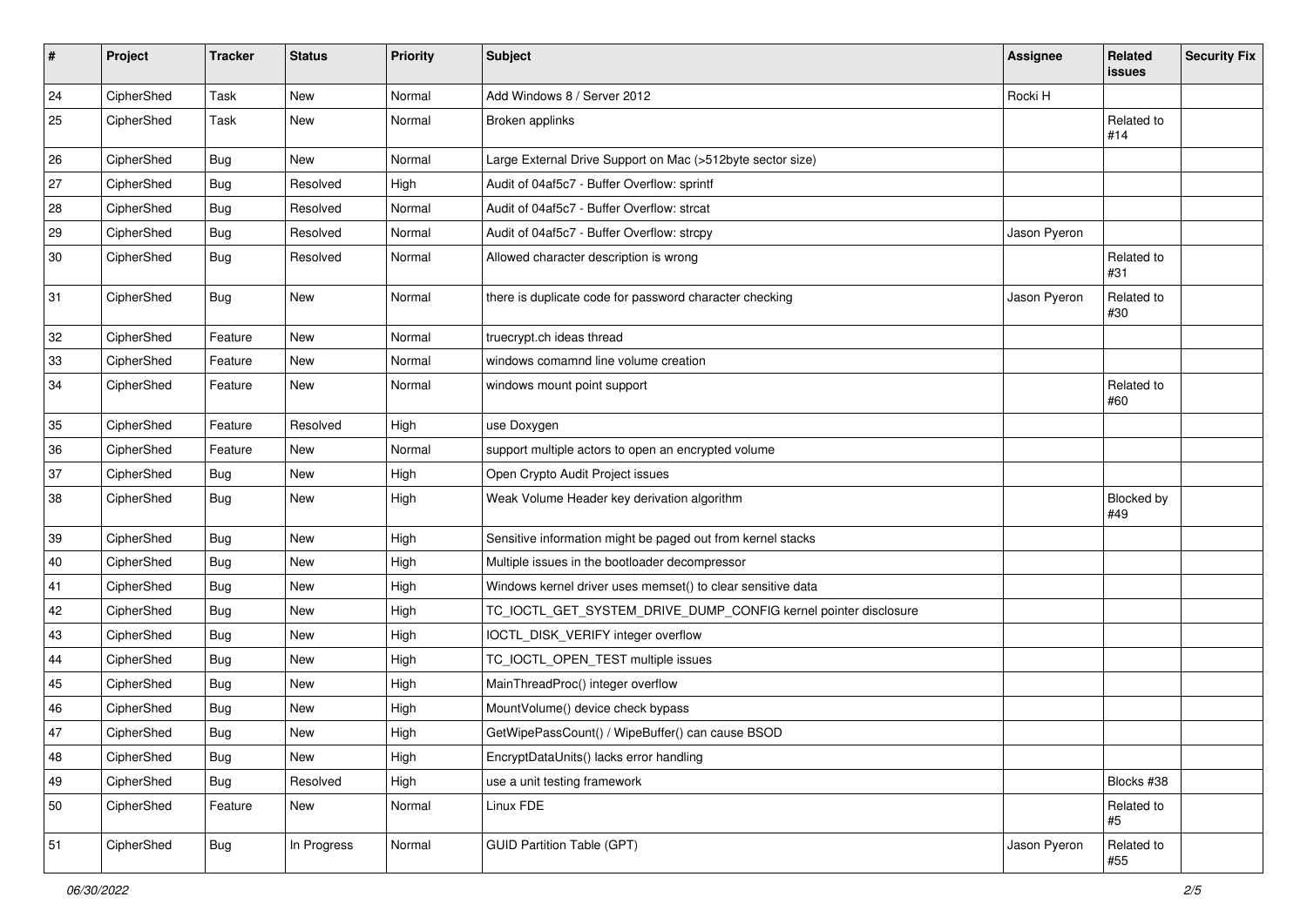| #          | Project    | <b>Tracker</b> | <b>Status</b> | Priority | <b>Subject</b>                                                                                           | <b>Assignee</b> | Related<br>issues | <b>Security Fix</b> |
|------------|------------|----------------|---------------|----------|----------------------------------------------------------------------------------------------------------|-----------------|-------------------|---------------------|
| 52         | CipherShed | Feature        | <b>New</b>    | Low      | recovery utility & tools                                                                                 |                 | Related to<br>#59 |                     |
| 53         | CipherShed | Feature        | New           | Low      | Portable / non-admin volume browser                                                                      |                 |                   |                     |
| 54         | CipherShed | Feature        | New           | Low      | Self Destruct Password                                                                                   |                 |                   |                     |
| 55         | CipherShed | <b>Bug</b>     | In Progress   | Normal   | Unified Extensible Firmware Interface (UEFI)                                                             | Jason Pyeron    | Related to<br>#51 |                     |
| 56         | CipherShed | <b>Bug</b>     | New           | Low      | FreeBSD support                                                                                          |                 |                   |                     |
| 57         | CipherShed | Feature        | New           | Normal   | Skein support                                                                                            |                 |                   |                     |
| 58         | CipherShed | Feature        | New           | Low      | Tablet / Touch screen / non-keyboard boot support                                                        |                 |                   |                     |
| 59         | CipherShed | Bug            | New           | Low      | optimized rescue disk                                                                                    |                 | Related to<br>#52 |                     |
| 60         | CipherShed | Feature        | <b>New</b>    | Normal   | Enhanced UX - shell extension for container management                                                   |                 | Related to<br>#34 |                     |
| 61         | CipherShed | Feature        | New           | Normal   | optionally support TPM                                                                                   |                 |                   |                     |
| 62         | CipherShed | Feature        | New           | Normal   | Administrative Configuration for Enterprise IT                                                           |                 |                   |                     |
| 63         | CipherShed | Bug            | New           | Normal   | 64 bit gui on 64 bit systems                                                                             |                 | Related to<br>#65 |                     |
| 64         | CipherShed | Task           | New           | Normal   | Rewrite or remove LongReverse in Common/DIgcode.c                                                        |                 |                   |                     |
| 65         | CipherShed | Feature        | New           | Normal   | pure 64 bit version for windows                                                                          |                 | Related to<br>#63 |                     |
| 66         | CipherShed | Feature        | New           | Normal   | provide robust API for usermode interaction with kernel driver                                           |                 |                   |                     |
| 67         | CipherShed | Feature        | New           | Normal   | print a backup                                                                                           |                 |                   |                     |
| 69         | CipherShed | Feature        | New           | Low      | integration test: mounting and sharing volumes                                                           |                 |                   |                     |
| 70         | CipherShed | Feature        | New           | Normal   | track git info in build                                                                                  |                 |                   |                     |
| 71         | CipherShed | <b>Bug</b>     | New           | High     | passwords using non-ascii                                                                                |                 |                   |                     |
| 72         | CipherShed | Bug            | New           | Normal   | The installation fails, but a message (from windows?) says it succeeds and asks if you want<br>to reboot |                 |                   |                     |
| 73         | CipherShed | <b>Bug</b>     | New           | Normal   | Truecrypt icon showing in taskbar                                                                        |                 |                   |                     |
| 74         | CipherShed | <b>Bug</b>     | New           | Normal   | Hardcoded Build date in Help->About window                                                               |                 |                   |                     |
| ${\bf 75}$ | CipherShed | Feature        | New           | Low      | code coverage - ConvertUTF.c                                                                             |                 |                   |                     |
| 76         | CipherShed | <b>Bug</b>     | New           | Normal   | MakeSelfExtractingPackage used in CI cannot have dialog boxes                                            |                 |                   |                     |
| $77 \,$    | CipherShed | <b>Bug</b>     | Resolved      | High     | boot loader is too big, regression on ff4d0578aff9269fdb654a213c850ce576fafd0a                           |                 |                   |                     |
| ${\bf 78}$ | CipherShed | Bug            | New           | Normal   | update the ciphershed.org website, automatically                                                         |                 |                   |                     |
| $79\,$     | CipherShed | Feature        | New           | Low      | document a list of file systems compatible with Hidden Volume usage                                      |                 |                   |                     |
| 80         | CipherShed | <b>Bug</b>     | New           | Low      | TEST CASE: ubuntu 14 GUI install                                                                         |                 |                   |                     |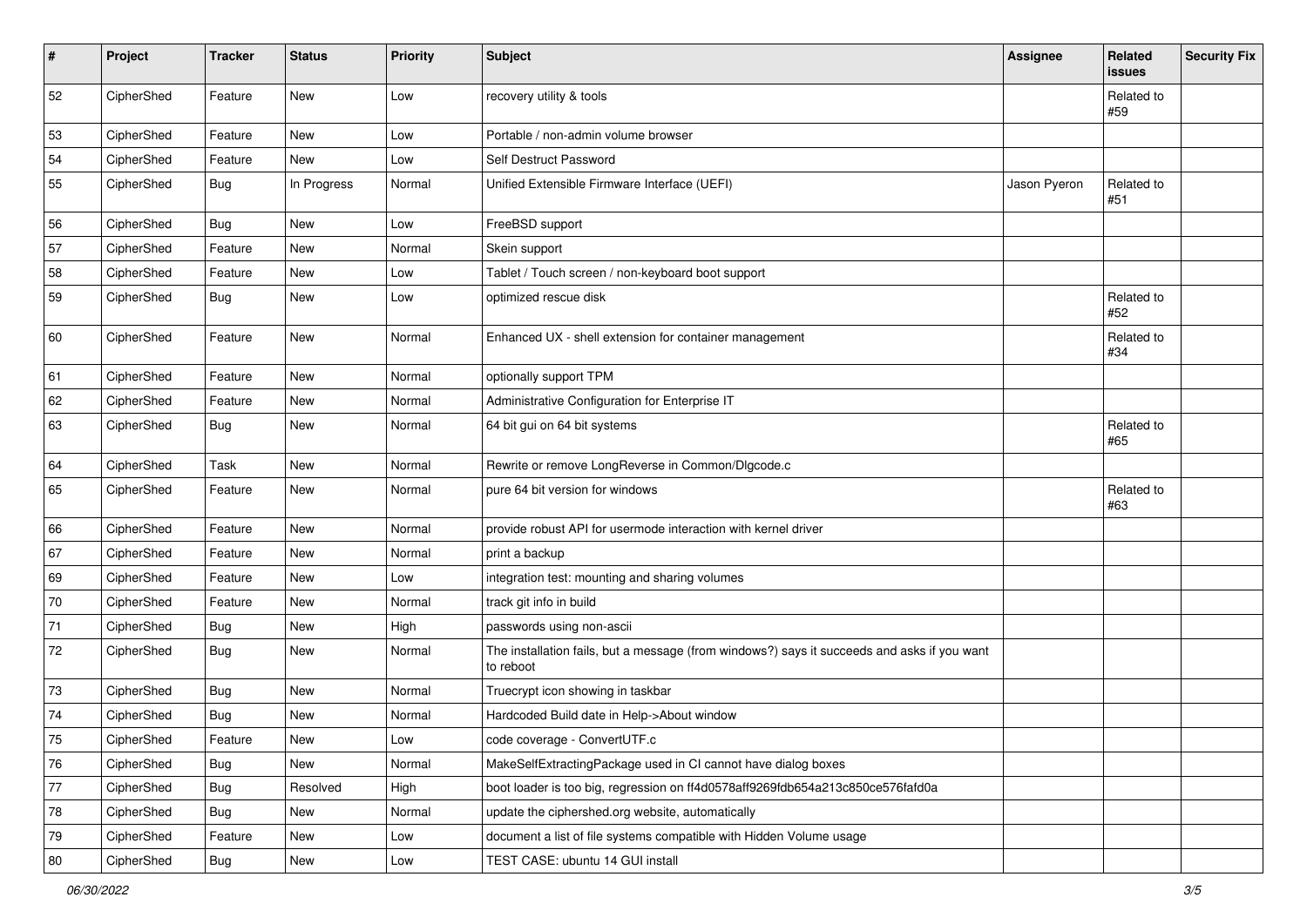| $\vert$ # | Project    | <b>Tracker</b> | <b>Status</b> | <b>Priority</b> | <b>Subject</b>                                                                                                                             | Assignee      | Related<br>issues | <b>Security Fix</b> |
|-----------|------------|----------------|---------------|-----------------|--------------------------------------------------------------------------------------------------------------------------------------------|---------------|-------------------|---------------------|
| 81        | CipherShed | Feature        | <b>New</b>    | Normal          | Decrypt System drive via commandline                                                                                                       |               |                   |                     |
| 82        | CipherShed | Feature        | New           | Normal          | add sparse file detection to non-windows versions                                                                                          |               |                   |                     |
| 83        | CipherShed | <b>Bug</b>     | <b>New</b>    | Normal          | deduplicate file names                                                                                                                     |               |                   |                     |
| 84        | CipherShed | <b>Bug</b>     | <b>New</b>    | Normal          | wcsncpy is subject to buffer overflow                                                                                                      |               |                   |                     |
| 85        | CipherShed | Bug            | <b>New</b>    | Normal          | Digcode.c is 9917 lines long, split it up                                                                                                  |               |                   |                     |
| 86        | CipherShed | Bug            | Resolved      | Normal          | Make ciphershed window titlebars different                                                                                                 |               |                   |                     |
| 87        | CipherShed | Feature        | <b>New</b>    | Low             | support multiple hidden volumes                                                                                                            |               |                   |                     |
| 88        | CipherShed | Bug            | New           | Normal          | smart card support for containers                                                                                                          |               |                   |                     |
| 89        | CipherShed | Feature        | <b>New</b>    | Normal          | Support the Common Criteria Collaborative Protection Profile for Full Disk Encryption                                                      |               |                   |                     |
| 90        | CipherShed | Feature        | <b>New</b>    | Normal          | cipher setting preference file                                                                                                             |               |                   |                     |
| 91        | CipherShed | Feature        | <b>New</b>    | Normal          | use linked libraries in kernel driver to isolate logical units and later support plugins                                                   |               |                   |                     |
| 92        | CipherShed | Feature        | New           | Normal          | allow change of cipher/key on encrypted container without decrypting                                                                       |               |                   |                     |
| 93        | CipherShed | Feature        | <b>New</b>    | Normal          | support "quick" encrypt for new media (especially flash/SSD)                                                                               |               |                   |                     |
| 94        | CipherShed | Bug            | New           | High            | CipherShed Volume Creation Wizard: Encryption of Host Protected Area":"Encryption of Host<br>Protected Area" class #32770 not initialized? |               |                   |                     |
| 95        | CipherShed | Bug            | <b>New</b>    | Normal          | Platform/SystemException.h and Common/Exception.h define the same class/struct                                                             |               |                   |                     |
| 96        | CipherShed | Feature        | <b>New</b>    | Normal          | installer to incorporate a post-installation quick-start wizard                                                                            |               |                   |                     |
| 97        | CipherShed | Feature        | <b>New</b>    | Normal          | Suggestion 1 - Do not use unknown terminology                                                                                              | Niklas Lemcke |                   |                     |
| 98        | CipherShed | Feature        | <b>New</b>    | Normal          | Suggestion 2 – Do not misuse native UI controls                                                                                            | Niklas Lemcke |                   |                     |
| 99        | CipherShed | Feature        | <b>New</b>    | Normal          | Suggestion 3—Separate required and optional input parameters                                                                               |               |                   |                     |
| 100       | CipherShed | Feature        | New           | Normal          | Suggestion 4-Display the consequences of an action immediately (Immediacy of<br>consequences)                                              |               |                   |                     |
| 101       | CipherShed | <b>Bug</b>     | Resolved      | Normal          | boot loader password prompt takes 100% cpu in VM                                                                                           |               |                   |                     |
| 102       | CipherShed | Feature        | <b>New</b>    | Normal          | support for serial console in bootloader                                                                                                   |               |                   |                     |
| 103       | CipherShed | Task           | New           | Low             | <b>Const Correctness</b>                                                                                                                   |               |                   |                     |
| 104       | CipherShed | <b>Bug</b>     | Resolved      | Low             | wxgtk 2.9, CommandLineInterface, ambiguous overloaded function calls                                                                       |               |                   |                     |
| 105       | CipherShed | Bug            | Resolved      | Low             | Debian Jessie Complication Error: wx3.0                                                                                                    |               |                   |                     |
| 106       | CipherShed | Task           | <b>New</b>    | Low             | Disable GitHub issue tracker                                                                                                               |               |                   |                     |
| 107       | CipherShed | <b>Bug</b>     | <b>New</b>    | Immediate       | Open Crypto Audit Project TrueCrypt CS-TC-1 - CryptAcquireContext may silently fail in<br>unusual scenarios                                |               |                   |                     |
| 108       | CipherShed | Bug            | New           | Urgent          | Open Crypto Audit Project TrueCrypt CS-TC-2 - AES implementation susceptible to<br>cache-timing attacks                                    |               |                   |                     |
| 109       | CipherShed | <b>Bug</b>     | New           | High            | Open Crypto Audit Project TrueCrypt CS-TC-3 - Keyfile mixing is not cryptographically sound                                                |               |                   |                     |